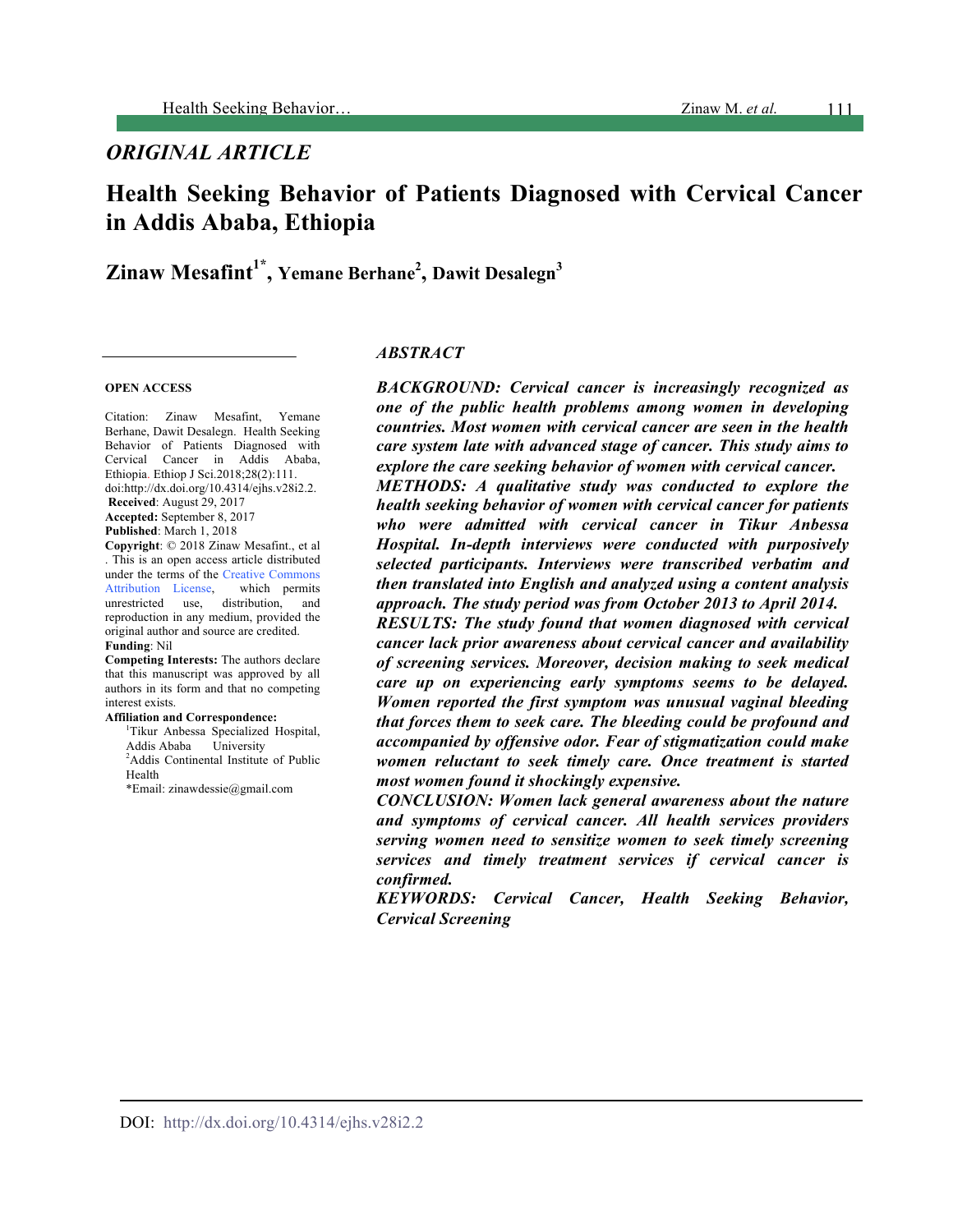### **INTRODUCTION**

Cervical cancer is among the common reproductive health disease and still continues to be the major cause of death of women across the world in their later life (1). It is a leading cause of women in developing countries where financial and social stability is not well secured (2). Cervical cancer has been associated with sexually transmitted infections particularly with the Human Papilloma virus

which is sexually transmitted and believed to be the main cause of carcinogen in humans (3).

The developing countries where sexually transmitted infections are rampant account for more than 75% of the annual number of cervical cancer cases that occur worldwide (4,5). Studies suggested that most cancer patients in sub-Saharan Africa tend to present themselves for health care with advanced stage of the disease  $(6.7, 8)$ .

Where HIV prevalence is high, among the reproductive age women, the risk of acquiring Human Papilloma Virus infection has been high (9). Cervical carcinoma was found to be the most prevalent malignant disease in hospitalized adult females (10). However, despite increasing recognition of cervical carcinoma, only few women receive screening services (11).

Due to low level of awareness and lack of adequate screening services, most women with cervical cancer are diagnosed at advanced stage hence resulting in poor prognosis (12). Thus, it is imperative to conduct studies to understand the facilitators and barriers of early screening/diagnosis of cervical cancer in Ethiopia.

Although the number of cervical cancer cases being seen in Ethiopian health facilities is increasing, the health seeking behavior of those patients has not been systematically studied. Thus, this study was conducted to explore the health care seeking behavior of women diagnosed with cervical cancer.

#### **MATERIALS AND METHODS**

TikurAnbessa is the only referral hospital with radiation and surgical oncology services in the country so far and adequate number of samples assumed to be obtained in Gynecology and Oncology units. The hospital provides a variety of specialty and sub-specialty services but specifically departments of Gynecology/Obstetrics OPD, and Oncology wards were selected to be the study areas. In Addition, the Addis Ababa City Cancer Registry is placed in this hospital.

A qualitative study was carried out to gather relevant information to address the objectives of the study. Purposively selected women followed by criterion sampling who were diagnosed with cervical cancer suggested by histological findings and/ or receiving treatment at the time of the study participated in in-depth interviews. A total of 12 women participated in the study. The study period was from October 2013-April 2014, and exist interviews were conducted in a private space in the hospital and at a time most convenient for the study participants. The average length of time for the interview was about 40 minutes.

Interviews were conducted using semistructured interview guide. All interviews were audio-recorded with the consent of the participants. All interviews were conducted by the principal investigator in Amharic language, and it was transcribed and then translated into English.

A content analysis was done using Open Code 4.0 computer software which helps to systematically code and categorizes qualitative data. Ethical clearance for the study was obtained from Haramaya University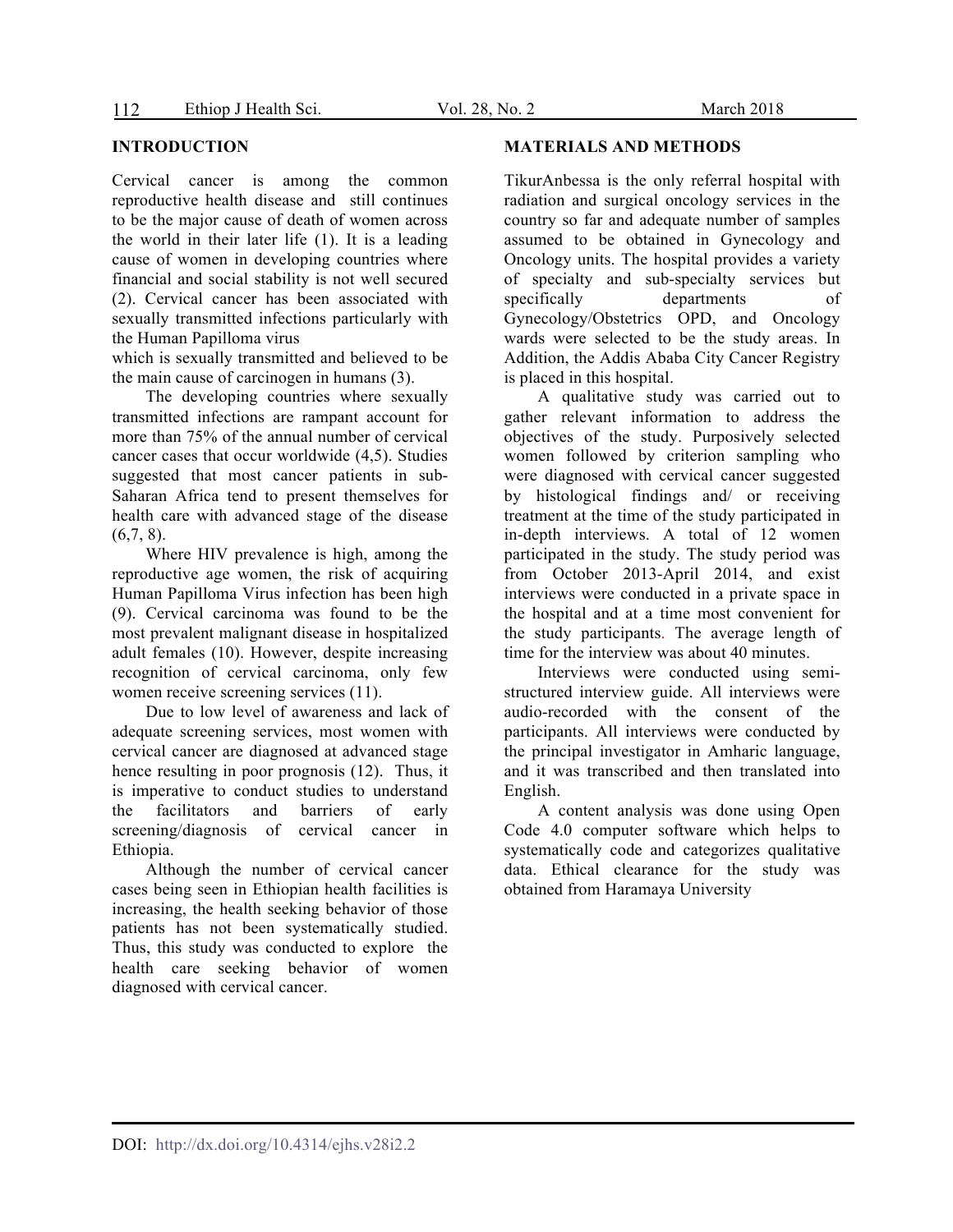### **RESULTS**

The study population included patients diagnosed with cervical cancer at Gynecology OPD, Oncology, and Gynecology wards of TikurAnbessa Hospital. Study participants came from different regions of Ethiopia: Amhara and Oromia regions, Gurage Zone, and Dire Dawa and Addis Ababa cities. Participants' age ranged from 25-67 years.

The findings are presented in seven thematic areas, and the themes were developed and categorized after the responses of the participants. This method of category is based on the Health Belief Model (HBM) which serves as a useful method of understanding participants' perception and beliefs specifically in utilizing existing services.

**Awareness of cervical cancer**: Almost all participants had very low knowledge and awareness about cervical cancer before they were diagnosed. A patient from Northern Amhara region said …"*Initially, I came to Addis Ababa to attend Nephew's Christening, I told my brother and his wife about my bleeding and decided to use the opportunity to have it checked. Then, first they took me to Zewditu Memorial Hospital where I got examined and referred to TikurAnbessa Hospital for treatment. Otherwise, I would have gone home as soon as the Christening is over as I didn't realize I would be seriously ill* [a 42- year-old woman on chemotherapy].

Another, a 50 year-old woman in the Oncology ward, said.… "*for two years I neither had my periods nor pregnancy then I suddenly began to observe vaginal bleeding and went to see a doctor. They took tissue sample from my cervix for further examination which confirmed the diagnosis. Then, I was referred to Tikur Anbessa Hospital where after repeated appointments. I was finally admitted to Oncology ward and received radiation treatment. My condition improved, but only for a while as my cervix became infected again and now I am taking antibiotics and that is how I knew what cervical cancer is".*

**Perceived etiology**: Most respondents associated their cause of illness to either repeated abortion they had, punishment from God, use of intra uterine device or to hard labor

work they did. One of the respondents said the following about the cause of cervical cancer … "*I had intra-uterine device that stayed longer and that was the cause for my disease*" [a 65 year-old woman in the Oncology ward].

Another woman from the Oncology ward said …" *I believe the cause is hard labor work. I used to work in a tannery company which was a hard job. I am retired from the factory, and I am now working in dry cleaning which is still a hard job".*

**Perceived symptoms and signs of the disease***:*  Most of the respondents mentioned that vaginal bleeding is one of the dominant symptoms of cervical cancer. Some of them also mentioned back pain, itching, swelling around vaginal area and lower leg pains. The majority of the respondents explained that the extent of vaginal bleeding was massive and very difficult to tolerate. The major reason for seeking care has not been understanding the severity or the consequences of the illness but the intolerable bleeding.

One of the respondents said, "*I used to change pad 5-6 times per day to contain the bleeding, which is very costly, and wash it frequently because the pad with massive bleeding is very irritant. I used to spend most of my time at home in order to get access to washing facility"* [a 50 year- old woman in the Oncology ward].

Another woman expressed the extent of vaginal bleeding and associated discomfort as follows "…*the bleeding was profuse and continuous; I wash it, wash it, and wash it. It was non-stop. I couldn't even sit on a chair properly. I used to put additional pads but that was not enough and affordable. I also used cloth instead of pad to minimize cost but that was very uncomfortable….oh! I suffered a lot".*

**Perceived benefit of cervical screening**: The majority of the respondents were not aware of existing screening services for cervical cancer. Only a few knew about the availability of screening services and actually used it. However, even those who used the screening services did not know how frequently it should be done and rather they questioned the reliability of the screening test "*Yes, I have under gone Pap smear test a long time ago and was told the*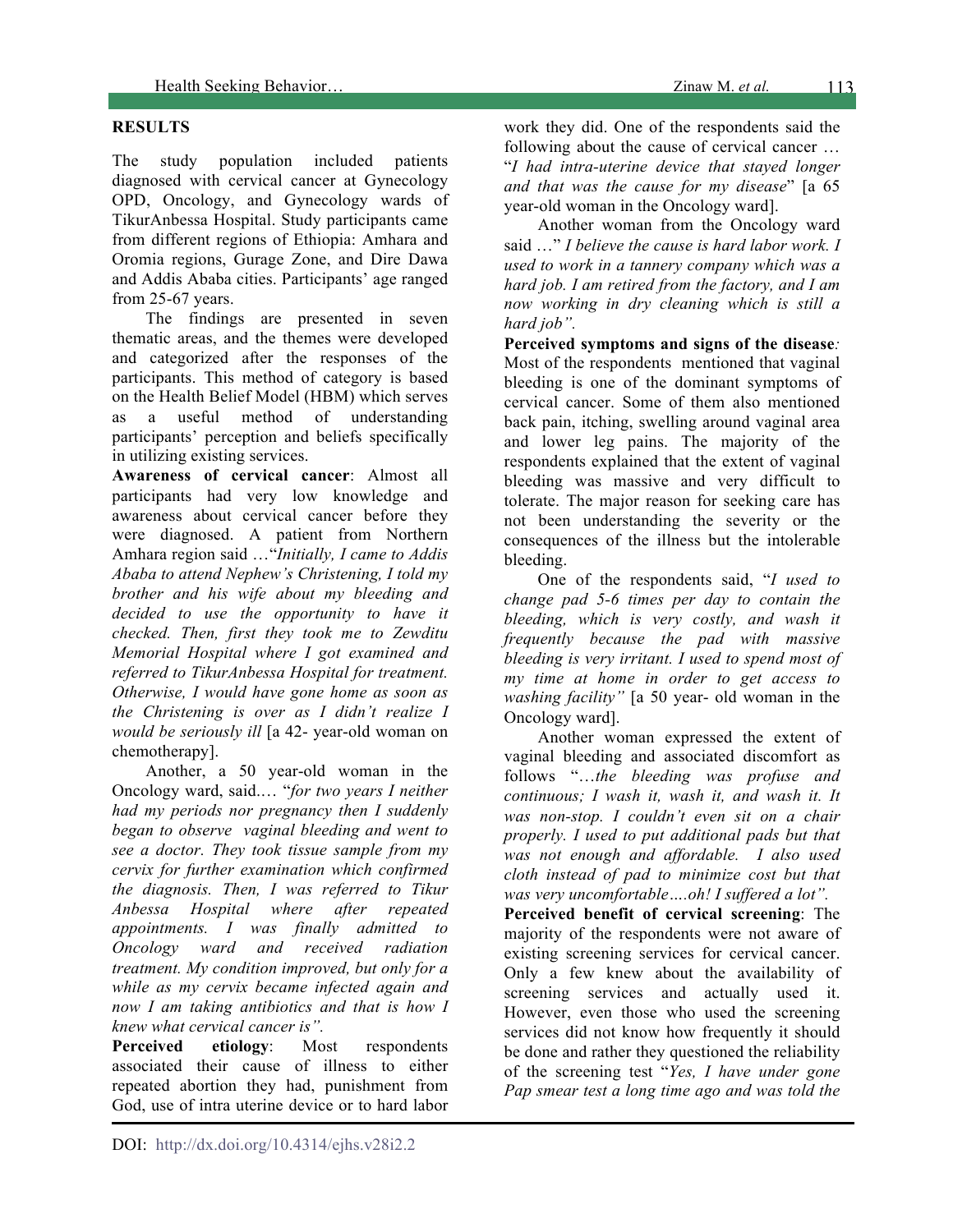Ethiop J Health Sci. Vol. 28, No. 2 March 2018 114

*test result was negative. The latest screening test I did in a private hospital was positive. If I was properly investigated and referred to another institution at an earlier stage, my disease wouldn't have advanced to this stage. They could have referred me directly to Tikur Anbessa Hospital*" [a 46 year-old woman at OPD].

**Perceived benefit of treatment**: Modern therapy is perceived to be beneficial by most of the respondents. None of the participants attempted to be treated with traditional therapy except two of the participants who tried to be treated with holly water (blessed water)

A 46 year-old participant said that there are different treatment options women could seek in the absence of access to modern therap: *"I tried holly water but it didn't work. However, you can't say God didn't cure me, you simply say, it was not the right remedy for me. Now, I came to try this modern therapy".* 

**Health seeking behavior**: Almost all of the respondents were either advised or financed by their families and friends to seek care. A 28 year-old woman on chemotherapy said, " A *friend advised me initially to go to Family Guidance Association of Ethiopia for checkup as she was attending her follow-up with the same disease at Zewditu Memorial Hospital. Cost of medicines is my challenge, however, bed is free because I brought a support letter from 'kebele' that suggests I am poor ".* 

Another woman on chemotherapy said, "*My relative here in Addis Ababa decided I should get treatment and the cost is covered by my brothers and daughters".*

**Challenges experienced**: Apart from financial cost they incurred, most of the interviewees put vaginal bleeding at the top of their challenges associated with stigma. Some of them explained that vaginal bleeding at later stage changes to grey in color (*yezengadawuha*) with very unpleasant and offensive odor, which forces them to stay away even from their families.

A rural woman said*, "… there is a river near my home and I used to go there and wash every time I have bleeding. I always do the ritual early in the morning so, my sons wouldn't see me. But, I lost a lot of blood without being aware of it. When I visited a private hospital for* 

*another reason, my blood tests showed that I have lost a lot of blood. The doctor urgently ordered blood transfusion, and I received five units of blood*" [a 65 year-old woman in the Oncology ward].

Another woman on chemotherapy said, "*I had profuse vaginal bleeding which later changed into grey color and became unpleasant and offensive. When people came to visit me, I feel ashamed because I thought it smells for them as well".*

### **DISCUSSION**

The study found that there is a considerable lack of awareness among participants about cervical cancer, and they seek care mostly when they experience intolerable bleeding. Thus, most seek care at a very advanced stage of the cervical cancer. The associated shame with advanced stage cancer that produces offensive smell and fear of the perceived cost of medical care were found to be barriers to seeking care even when the woman felt medical care is needed. Most women thus were persuaded by relatives and friends to seek care. The perceived cause of the cancer include repeated history of abortion, engaging in hard labor-intensive work for a long period of time and using intrauterine devices. Most respondents preferred modern treatment to tradional treatment to their illness. Previous studies indicated that the cost of treatment is the major barrier to seeking treatment among cancer patients (15). Women opt for traditional therapy to modern treatment due to costtraditional services provided for cancer care cheaper compared to modern cancer therapy (10). However, most of our participants preferred using modern therapy to traditional therapy as reported elsewhere (13). Most participants were not aware of the routine periodic need for cervical cancer screening after a certain age. The lack of awareness has prevented them to use available services. Some may even have visited health facilities for other conditions but not given the chance to do such tests which indicates the lack of awareness or readiness of health care providers to offer advice for women who might need cervical screening  $(3,12)$ .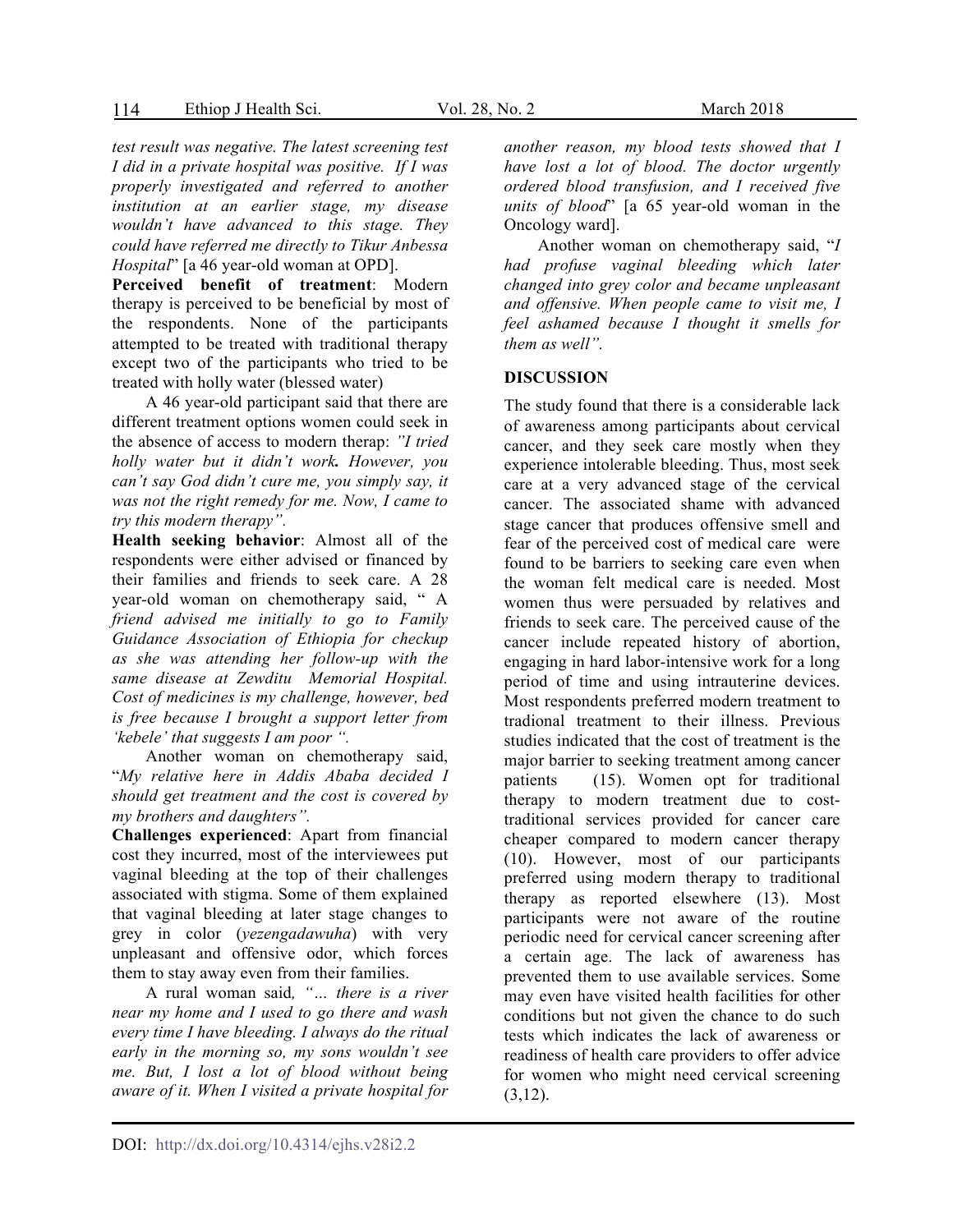Most participants did not decide by themselves to seek medical care. They are either advised or financed by families or friends to seek medical treatment. This kind of challenge is common in low income countries. As the treatment of cancer is generally considered and actually is very expensive and prolonged, timely seeking of care even after becoming aware of the condition could be delayed. Thus, concerned bodies need to find a solution to this formidable barrier to seeking care for women in low-income countries. The challenge is going to grow as the life expectancy improves and the number of women requiring cancer treatment increases (4).

It is also time to think expanding facilities for screening and testing in and outside of the capital city, Addis Ababa, in order to identify cervical cancer at its earlier stage (14). This study shows the lack of cancer awareness among women, and healthcare providers operating outside referral centers. Thus, efforts to create cervical cancer awareness need to be strengthened.

## **REFERENCES**

- 1. Proma paul , Jenifer L. winkler , Rosario M., Bartolini, Mary E.penny, Trinh Thu Huong and etal. Screen and treat approach to Cervical Cancer prevention using Visual Inspection with Acetic Acid and cryotherapy: experiences, perceptions and beliefs from demonstration projects in Uganda, Vietnam and Peru. The Onchologist. 2013;18:1278-1284.
- 2. Alemayehu Hailu and DamenHailemariam. Patient Side cost and its predictors for cervical cancer in Ethiopia. *Biomed central.* 2013;13:69.
- 3. R Smita Prasad. Management Strategies and Cost effectiveness in the prevalence of cervical cancer. *Dove press Journal*. 2009; 1 17-23.
- 4. Crispin Kahesa, Susanne Kjaer, Julius Mwaiselag, TwalibNgoma, Britt Tersbol, Myassa, Dartell and VibekaRasch. Determinants of acceptance of cervical cancer screening in Dare Selam. *Biomed central.* 2012; 12: 1093.
- 5. Hyacinth I, Hyacinth, Oluwatoyosi A. Adekeye, Joy N. Ibeh, JolulopeOsoba. Cervical cancer and PAP smear awareness and Utilization of PAP smear test among Federal Civil servants in North Central Nigeria*. Plose one Journal. 2012;*10:1371.
- 6. Mwaka A, Okelo E, Kiguli J and Rutebemberwa E. An exploration of lay perceptions ,beliefs and knowledge about cervical cancer among the Acholi in northern Uganda. BMC. 2014; 1472- 6874/14/84.
- 7. Danielle N. Poole, J. Kathleen Tracy, Lauren levitz, maliRochas, KotouSangare, ShahlaYekta et al. A cross sectional study to assess HPV knowledge and HPV vaccine acceptability in Mali. *PLOSONE.2013;*8(2):page 2.
- 8. Kantelhardt Eva,Moelle U, begoihn M, Addissie A, Trocchi P, Yonas B, and *et al*. Survival of 1,059 patients who received Onchology therapy, Ethiopia. The onchologist. 2014;19: 727-734.
- 9. Mingo A, Panozzo C, Diangi Y, Smith J, steenhoff A, Brewer N and *et al*. Cervical cancer awareness and screening in Botewana. HHS. 2012; 22(4): 638-644.
- 10. Mona M Rashed Alemayehu Bekele. The prevalence and pattern of HPV-16 immunostaining in uterine cervical carcinomas in Ethiopian women. *Pan African medical Journal.* 2010; 8:21.
- 11. Gedefaw A, Astatkie A, Tessema G, Ethiopia. The prevalence of precancerous Cervical cancer lesion among HIV infected women in southern Ethiopia. PLOS ONE. 2013; e84519.diol 10.1371.
- 12. Frehiwot Getahun, FekaduMazengia, MuluneshAbuhay and Zelalem Birhanu. Comprehensive knowledge about Cervical cancer is low among women in North West Ethiopia. *Biomed central*.2013; 13:2.
- 13. Mariam Faroqui, Mohamed A Hassali, Aishah K shatar, asrul A Shafie, Jan B Seang and Mohamed A Farooqui. A qualitative exploration of Malaysian cancer patients'perspectives on cancer and its treatment,Malaysia. *Biomed central.*  2011;11:525.